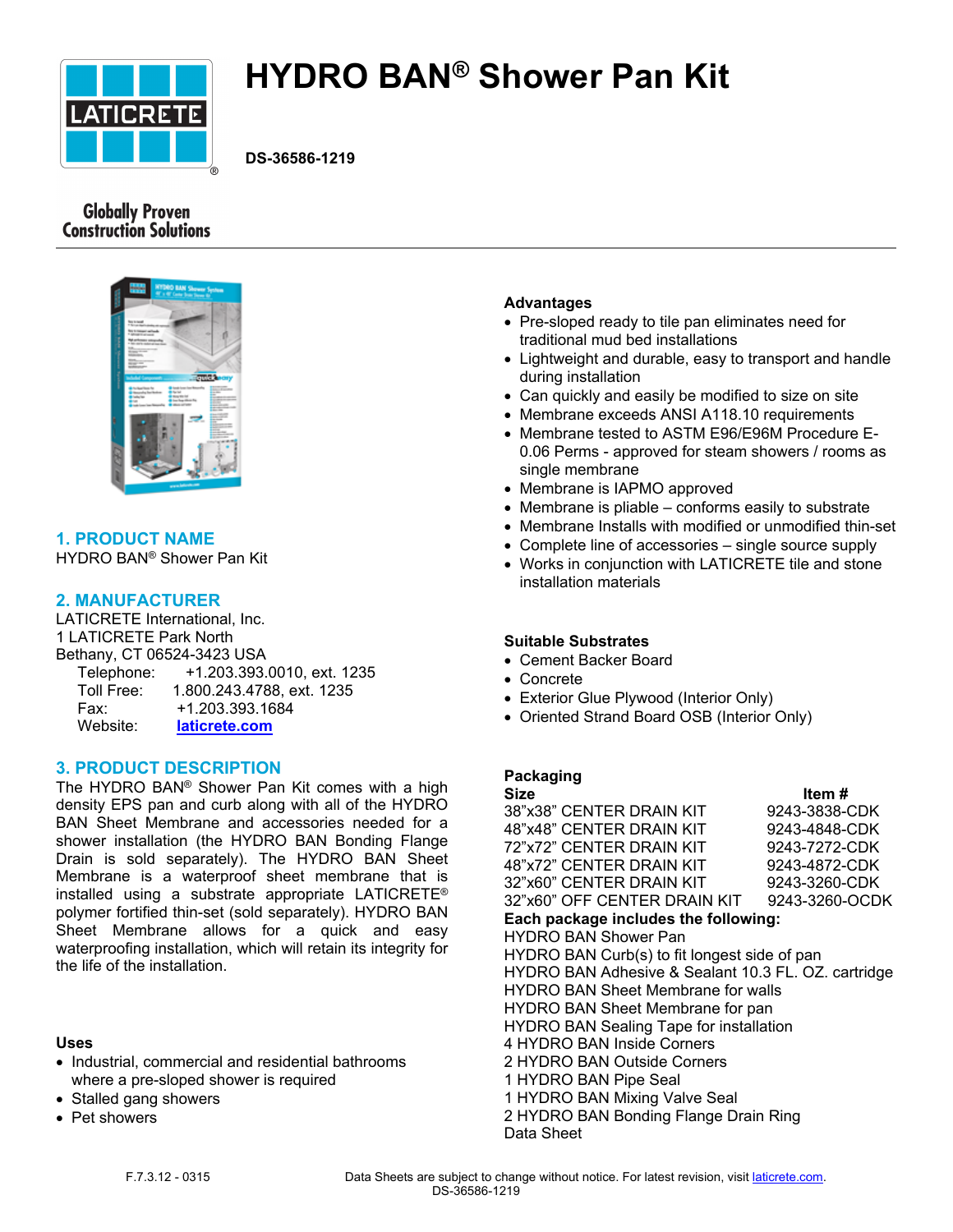#### **Approximate Coverage**

| Pan Kit Item#      | Description             | Drain Location      |
|--------------------|-------------------------|---------------------|
| 9243-3838-<br>CDK  | 38"x38" (97x97<br>cm)   | <b>Center Drain</b> |
| 9243-3260-<br>CDK  | 32"x60" (81x152<br>cm)  | <b>Center Drain</b> |
| 9243-3260-<br>OCDK | 32"x60" (81x152<br>cm)  | Off Center<br>Drain |
| 9243-4848-<br>CDK  | 48"x48" (122x122<br>cm) | <b>Center Drain</b> |
| 9243-4872-<br>CDK  | 48"x72" (122x183<br>cm) | <b>Center Drain</b> |
| 9243-7272-<br>CDK  | 72"x72" (183x183<br>cm) | <b>Center Drain</b> |

#### **Shelf Life**

12 months unopened. Store at 40°F to 75°F (4°-24°C) in a covered area (out of the sun). Material should be kept in a cool dry place prior to application.

#### **Limitations**

- DO NOT bond to particle board, luan, interior glue plywood, Masonite® or hardwood surfaces.
- Do not use over dynamic expansion joints, structural cracks or cracks with vertical differential movement.
- HYDRO BAN® Sheet Membrane is not recommended for submerged applications. For these applications, use HYDRO BAN waterproofing membrane.
- Do not use over cracks >1/8" (3 mm) in width.
- Do not expose to negative hydrostatic pressure, rubber solvents or ketones.
- Must be covered with ceramic tile or stone. Use protection board for temporary cover.
- Obtain approval by local building code authority before using product in shower pan applications.
- Do not install directly over single layer wood floors, tubs/showers/fountains or similar constructs.
- Not for use beneath cement or other plaster finishes. Consult with plaster manufacturer for their recommendations when waterproofing membrane is required under plaster finishes.
- Not for use under self-leveling underlayments or decorative wear surfaces.
- Note for use with the HYDRO BAN Tile-In Bonding Flange Drain, use the brushed, polished or oil rubbed bronze versions only.
- Note: Surfaces must be structurally sound, stable and rigid enough to support ceramic/stone tile, thin brick and similar finishes. Substrate deflection under all live, dead and impact loads, including concentrated loads, must not exceed L/360 for thin bed ceramic tile/brick

installations or L/480 for thin bed stone installations where L=span length.

#### **Cautions**

- Protect finished work from traffic until fully cured.
- Use care not to damage HYDRO BAN Sheet Membrane prior to installation of tile or stone finishes. Cover with protection board to protect from foot traffic and other trades when installing on horizontal surfaces.
- Wait a minimum of 24 hours after the installation before flood testing in order to allow the thin-set to fully cure and insure the integrity of all seams.
- For white and light-colored marbles, use a white LATICRETE® Latex Portland Cement Thin Set Mortar.

## **4. TECHNICAL DATA**



#### **Applicable Standard**

- ASTM E96/E96M
- ANSI A118.10
- HYDRO BAN Sheet Membrane Meets or exceeds ANSI A118.10 specifications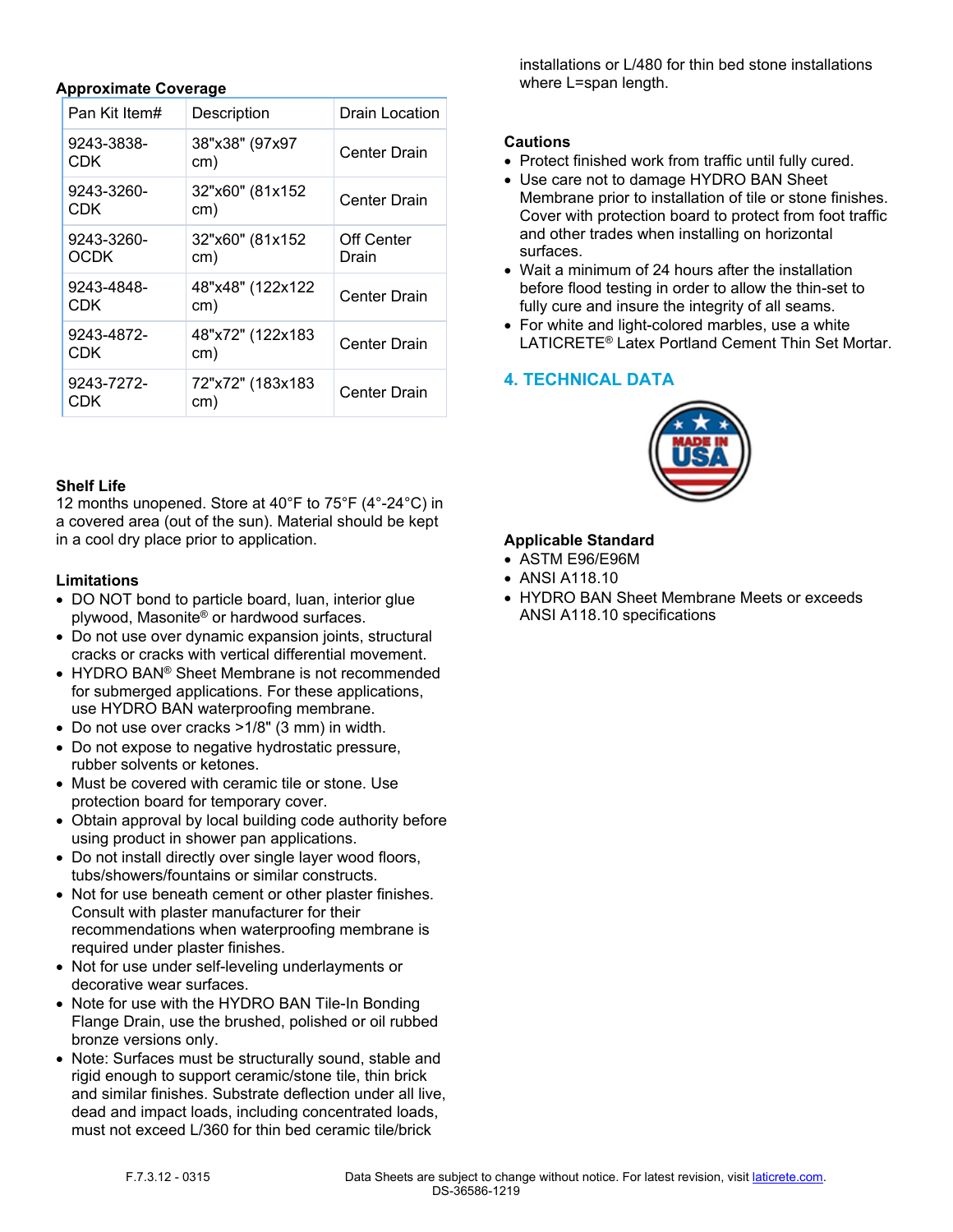#### **Physical Properties**

| Test                                                | <b>Test Method</b>             | Results                                                                      |
|-----------------------------------------------------|--------------------------------|------------------------------------------------------------------------------|
| Seam Strength                                       | ASTM D 751                     | 32.7 lbs/in.<br>(0.6kg/mm)                                                   |
| <b>Breaking Strength</b><br>Transverse              | ASTM D 751<br>Procedure B      | 1298 psi (9.0<br>MPa)                                                        |
| <b>Breaking Strength</b><br>Longitudinal            | ASTM D 751<br>Procedure B      | 1867 psi (12.9<br>MPa)                                                       |
| Waterproofness                                      | <b>ASTMD</b><br>4068           | Pass                                                                         |
| 7-Day Dry Shear<br>Strength                         | <b>ASTM C482</b>               | 175 psi (1.2<br>MPa)                                                         |
| 7-Day Water<br><b>Immersion Shear</b><br>Strength   | ASTM C482                      | 107 psi (0.7<br>MPa)                                                         |
| 4-Week Shear<br>Strength                            | <b>ASTM C482</b>               | 103 psi (0.7<br>MPa)                                                         |
| 12-Week Shear<br>Strength                           | <b>ASTM C482</b>               | 105 psi (0.7<br>MPa)                                                         |
| 100-Day Water<br><b>Immersion Shear</b><br>Strength | <b>ASTM C482</b>               | 113 psi (0.8<br>MPa)                                                         |
| Permeance                                           | <b>ASTM E96</b><br>Procedure E | 0.06 Perm (<br>inch-lb)                                                      |
| Resistance to<br>Temperature:<br>min./max.          | ΝA                             | $-22^{\circ}$ F / +194 $^{\circ}$ F<br>$(-30^{\circ}C/$ +<br>$90^{\circ}$ C) |
| <b>Total Thickness</b><br>(approximate)             | Physical<br>measurement        | 20-30 mils<br>$(0.5 - 0.7$ mm)                                               |

Specifications subject to change without notification. Results shown are typical but reflect test procedures used. Actual field performance will depend on installation methods and site conditions.

## **5. INSTALLATION**

#### **Surface Preparation**

Surface temperature must be 50 – 90°F (10 – 32°C) during application and for 24 hours after installation. All substrates must be structurally sound, clean and free of dirt, oil, grease, paint, laitance, efflorescence, concrete sealers or curing compounds. Make rough or uneven concrete smooth to a wood float or better finish with a suitable LATICRETE underlayment. Do not level with gypsum or asphalt based products. Maximum deviation in plane must not exceed 1/4" in 10 ft (6 mm in 3 m) with no more than 1/16" in 1 ft (1.5 mm in 0.3 m) variation between high spots. Dampen hot, dry surfaces and sweep off excess water—installation may

be made on a damp surface.

1. Surfaces must be structurally sound, stable and rigid enough to support ceramic/stone tile, thin brick and similar finishes. Installer must verify that deflection under all live, dead and impact loads of interior plywood floors does not exceed industry standards of L/360 for ceramic tile and brick or L/480 for stone installations and L/600 for all exterior veneer applications where L=span length.

2. Minimum construction for interior plywood floors.

**SUB-FLOOR:** 5/8" (15 mm) thick exterior glue plywood, either plain with all sheet edges blocked or tongue and groove, over bridged joints spaced 16" (400 mm) o.c. maximum; fasten plywood 6" (150 mm) o.c. along sheet ends and 8" (200 mm) o.c. along intermediate supports with 8d ring-shank, coated or hot dip galvanized nails (or screws); allow 1/8" (3 mm) between sheet ends and 1/4" (6 mm) between sheets edges; all sheet ends must be supported by a framing member; glue sheets to with construction adhesive.

**UNDERLAYMENT:** 5/8" (15 mm) thick exterior glue plywood fastened 6" (150 mm) o.c. along sheet ends and 8" (200 mm) o.c. in the panel field (both directions) with 8d ring-shank, coated or hot dip galvanized nails (or screws); allow 1/8" (3 mm) to 1/4" (6 mm) between sheets and 1/4" (6 mm) between sheet edges and any abutting surfaces; offset underlayment joints from joints in sub-floor and stagger joints between sheet ends; glue underlayment to subfloor with construction adhesive. Refer to Technical Data Sheet 152 "Bonding Ceramic Tile, Stone or Brick Over Wood Floors" for complete details.

## **Installation Preparatory Work**

- o Dry fit all materials prior to installation.
- o Ensure that wall studding and sill plates are square and plumb for proper fit of pan.
- o Do not leave any holes in the substrate other than the one for the waste line connection as indicated below. Holes left from tub replacements and unused waste lines need to be filled and structurally sound to meet substrate deflection as indicated in Limitations above.
- o The substrate will need a hole to accommodate the drain fitting and waste line when the pan is installed. The hole will need to be 6" (15 cm) in diameter.
- o Sub floor under pan must be clean and level. Cut floor drainpipe 1-3/4" (44 mm) below floor level.

## **HYDRO BAN Shower Pan Installation**

 $\circ$  Test fit the pan and bonding flange drain to make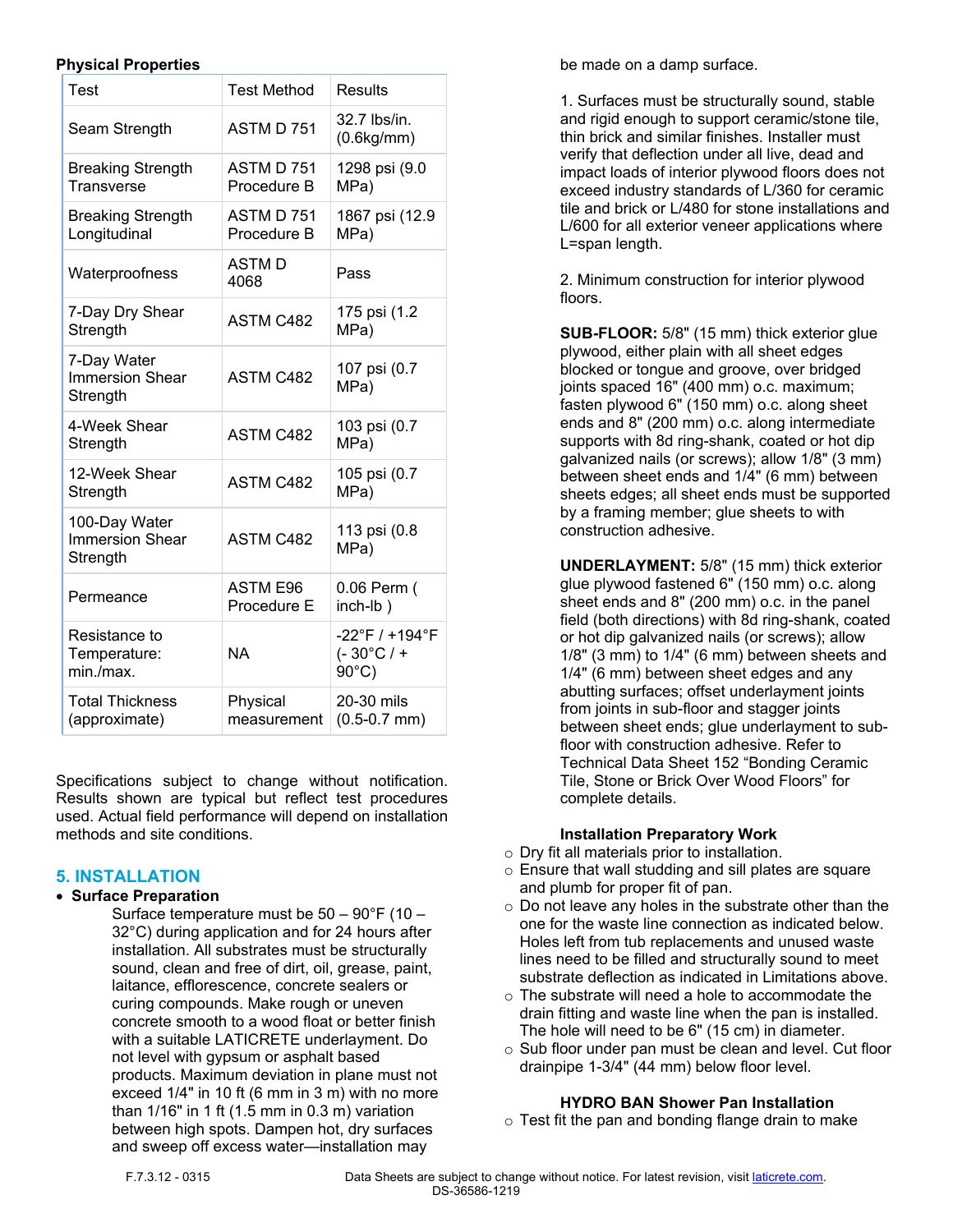certain they fit over the domestic drainpipe, flush and level with the floor.

- o Remove the pan.
- $\circ$  If the pan needs to be site adjusted to fit the shower, use a circular saw or utility knife to cut the pan to the proper shower dimensions.
- $\circ$  Using a circular saw or utility knife recut the rabbet joints into the edges of the pan where required. The rabbet joint lip should be 3/4" (19 mm) thick and 1/2" (12 mm) wide.
- o Again, dry fit the pan and bonding flange drain to make certain they properly fit over the drainpipe, flush and level with the floor.
- $\circ$  Apply a LATICRETE® polymer-fortified mortar to the floor area using a 1/4" x 3/8" (6 mm x 9 mm) square or "U" notched trowel.
- o Skim coat the underside of the HYDRO BAN® Shower Pan with a LATICRETE polymer-fortified mortar. Set the pan into the wet mortar and apply pressure to achieve complete coverage.
- $\circ$  Check pan for level and apply weight (thin-set bags) equally across pan for 30 minutes.

## **Wall Board Installation**

- $\circ$  Apply a 1/4 to 1/2" (6 to 12 mm) continuous thick bead of HYDRO BAN® Adhesive & Sealant into the rabbet joint of the HYDRO BAN Shower Pan. Using 1/2" (12 mm) cement backer board, set the board into the sealant until you see sealant oozing out along the joint. Remove excess sealant using a margin trowel ensuring a continuous seal at the joint.
- o Fasten backer board per cement backer board manufacturer's installation instructions directly to framing with cement backer board screws starting 1 foot (30 cm) above the shower pan. Follow the instructions from the backer board manufacturer when treating seams. All screw heads should be covered with thin-set. (Alternatively use HYDRO BAN Board following instructions in DS 040.0.)

#### **HYDRO BAN Preformed Curb installation**

- o Next, determine location of HYDRO BAN Curb. Affix curb to the floor area using a 1/4" x 3/8" (6 mm x 9 mm) square or "U" notched trowel and skim coat the underside of the curb.
- o Before setting curb in place, apply a bead of HYDRO BAN Adhesive & Sealant to HYDRO BAN Shower Pan channel, to the adjoining wall panels and between curbs when installing more than one 24" (61 cm) curb.

#### **HYDRO BAN Sheet Membrane installation**

- o Measure and cut all of the HYDRO BAN® Sheet Membrane sections and HYDRO BAN Sheet Membrane Sealing Tape strips provided to the proper size before mixing the substrate appropriate LATICRETE thin-set.
- o Mix the LATICRETE thin-set to a fairly wet consistency but still able to hold a notch. Dampen excessively dry porous surfaces in order to prevent premature drying and skinning of the thin-set. If

skinning does occur remove thin-set and reapply using fresh mortar.

- $\circ$  To create the watertight system, the installation process will rely on the layering of components; start with the corners: Apply thin-set mortar with a  $\frac{1}{4}x$ 3/16" (6 mm x 5 mm) V-notched trowel. Press the HYDRO BAN Sheet Membrane Corners firmly into the thin-set. Remove any trapped air and guarantee full adhesion to the material by spreading the thin-set from the inside of the corner out using a trowel or straightedge with rounded corners.
- $\circ$  Continue with thin-set along the floor-to-wall transition from the corner outward for the first strip of HYDRO BAN Sheet Membrane Sealing Tape. Overlap the corners by 2" (50 mm).
- o Lay the sealing tape in place and remove all air pockets and excess material as with the corner piece.
- o For any sections where two strips of HYDRO BAN Sheet Membrane Sealing Tape will be joined, be certain to overlap the material by 2" (50 mm).
- $\circ$  Continue with these steps around the perimeter of the pan and around the curb.
- o Treat the vertical corners with the HYDRO BAN Sheet Membrane Sealing Tape next in the same manner as the floor-to-wall transitions were installed. Overlap the corners by 2" (50 mm).
- $\circ$  Treat pipe penetrations and mixing valves by applying thin-set mortar with a  $\frac{1}{4}x$  3/16" (6 mm x 5 mm) Vnotched trowel. Slide the appropriate HYDRO BAN Sheet Membrane Pipe Collar over the pipe or mixing valve and press firmly into the thin-set. The urethane rubber will seal around the pipe or mixing valve cover. Remove any trapped air and guarantee full adhesion to the material by spreading the thin-set from the inside out using a trowel or straightedge with rounded corners.
- o Important, there should not be excessive overlapping. For example, at the corner, the HYDRO BAN Sheet Membrane Sealing Tape should overlap the HYDRO BAN Sheet Membrane Corner but not the adjacent HYDRO BAN Sheet Membrane Sealing Tape.
- o Continue the same method to install the first HYDRO BAN Sheet Membrane section on the wall. Start in the completed corner and work your way out from the corner to the edge of the installation. Apply the thinset to the surface of the wall with the  $\frac{1}{4}x$  3/16" (6 mm x 5 mm) V-notched trowel. If the surface is uneven, use a square-notched trowel with a wider tooth up to 3/8" (9 mm). Be sure to comb all of the thin-set in the same direction.
- o Install the first length of sheet membrane. It may be easiest to unroll it up the wall or in the direction that you combed the thin-set. Remember to overlap the membrane by a minimum of 2" (5 cm). (Alternatively the HYDRO BAN Sheet Membrane can be butt seamed and a sealed by overlaying a length of sealing tape by applying thin-set to the surface of the installed sheet membrane using a  $\frac{1}{4}$ "x 3/16" (6 mm x 5 mm) Vnotched trowel. Press the HYDRO BAN® Sheet Membrane Sealing Tape firmly into the thin-set. Remove any trapped air and guarantee full adhesion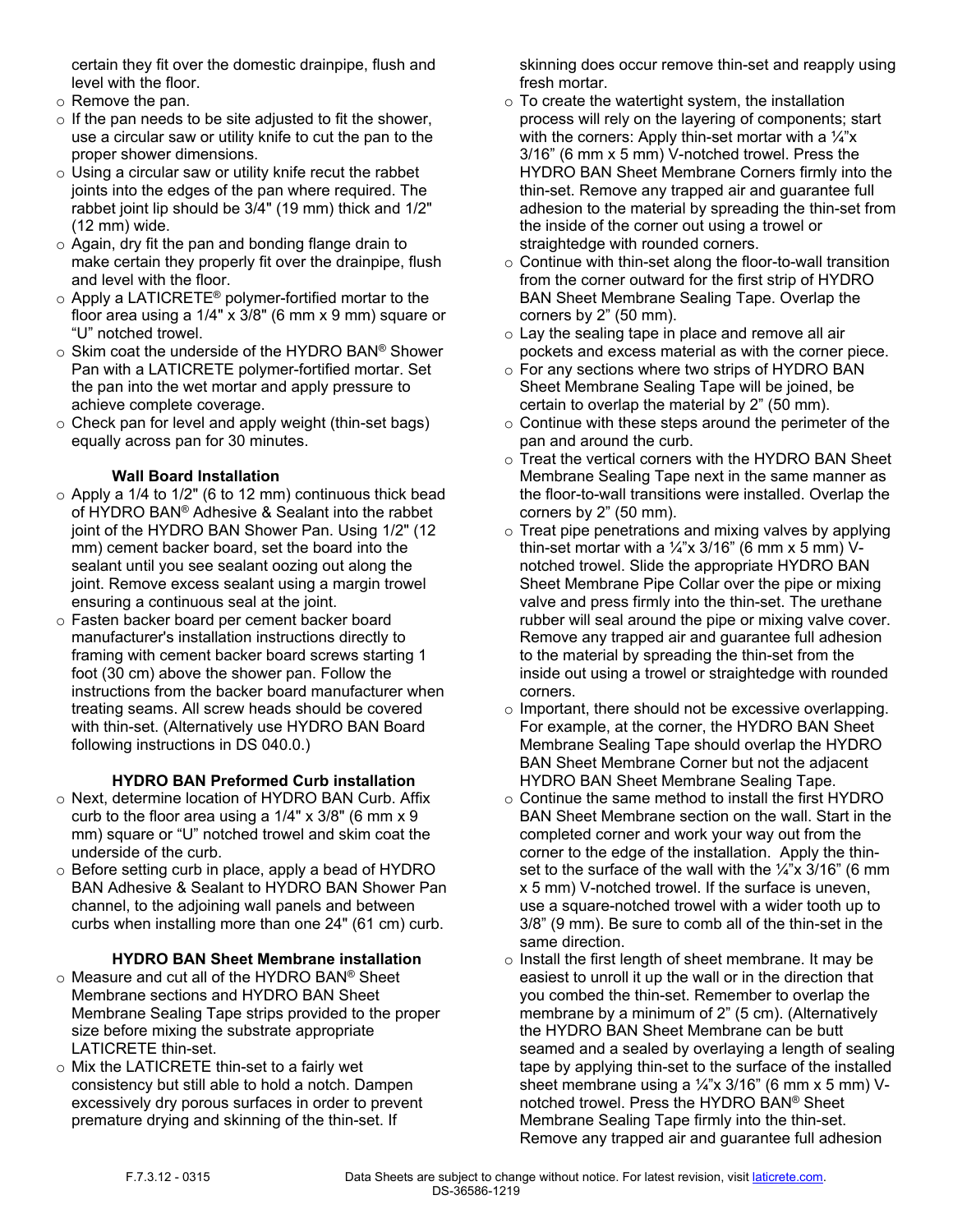to the material by spreading the thin-set from the inside of the corner out using a trowel or straightedge with rounded corners.) Be certain to leave at least  $\frac{1}{4}$ " (6mm) of space from the floor to the leading edge of the HYDRO BAN Sheet Membrane and/or Sealing Tape.

- o Smooth the section of HYDRO BAN Sheet Membrane with a flat trowel or roller from the middle towards the outside edges to assure that no air is trapped underneath. Follow the direction that the thin-set was combed onto the substrate.
- o Use short, firm strokes to press out all of the excess thin-set and trapped air. Carefully remove or spread the excess thin-set over the seams.
- o Apply the thin-set for the next length of HYDRO BAN Sheet Membrane section. Roll the next length upwards; smoothing it as it is pressed into the thin-set.
- $\circ$  If a bulge or crease appears during the unrolling, it is OK. Simply peel the section carefully away from the wall and reapply it so that it is flat. The sections should always be well pressed; the use of a roller is recommended but this can also be accomplished with a flat trowel.
- o Squeeze out any extra thin-set at the seams; remove the excess or spread it uniformly down the seam.
- $\circ$  The remaining lengths can now be installed in this same manner. The floor should be the last section installed.
- o If the HYDRO BAN Sheet Membrane is damaged after installation apply a patch of HYDRO BAN Sheet Membrane installed with the appropriate LATICRETE thin-set. The patch must overlap the damaged area by a minimum of 2" (5 cm).
- $\circ$  Tiling can begin immediately after installation when a flood test is not required.

NOTE: Sections of HYDRO BAN® Sheet Membrane may also be shingled (overlapped) during installation without the need for HYDRO BAN Sheet Membrane Sealing Tape. The top section must overlap a minimum of 2" (5 cm onto the bottom section of HYDRO BAN Sheet Membrane.

#### **HYDRO BAN® Bonding Flange Drains**

- $\circ$  If the waste line is already in place, dry fit the bonding flange drain making sure that it seats properly on the pan and floor and connects to the domestic waste line. If the waste line is not in place and the plumber will make the connection proceed with the installation without connecting the bonding flange drain to the waste line.
- o Install the peel and stick sheet membrane ring over the appropriate area on the bonding flange. Press firmly into place or roll the surface using a small wallpaper seam roller. Apply thin-set around the opening where the bonding flange will sit. Apply PVC or ABS solvent and adhesive to the waste line and the bonding flange female portion of the connection on the bonding flange.(if using a stainless steel bonding

flange the connection will be made using a no hub connector commonly known as a Fernco.)

- o Install the bonding flange and smooth out any thin-set that has oozed out during the installation.
	- *Note: When connecting an ABS or PVC bonding flange drain to the domestic waste line the solvent choice is based on drain type. Follow manufacturer's instructions. (If a plumber is making the connection this step can be performed after the pan and drain installation).*

#### **HYDRO BAN Sheet Membrane over the pan**

- o Install the HYDRO BAN Sheet Membrane over the HYDRO BAN Shower Pan and the bonding flange using a LATICRETE polymer fortified.thin-sets. Insure that the HYDRO BAN Sheet Membrane extends to the first 90° radius of the HYDRO BAN Bonding Flange Drain.
- $\circ$  Apply thin-set mortar with a 1/4" x 3/16" (6mm x 5mm) V-notched trowel. Press the HYDRO BAN Sheet Membrane firmly into the adhesive. Remove any trapped air and guarantee full adhesion to the material by spreading the adhesive from the inside out using a trowel or straightedge with rounded corners.
- o Install sheet membrane up and over the curb being sure to overlap it onto the sealing tape between the pan and the curb or overlap onto the the pan sheet membrane by 2" (5 cm).The adjusting ring is installed with a LATICRETE polymer fortified thin-set when installing the tile in order to line up the grate with the tile.

#### **Flood Testing**

- o Allow adhesive to cure fully before flood testing, a minimum of 24 hours after final cure at 70°F (21°C) and 50% RH.
- o Cold and/or wet conditions will require a longer curing time.

#### **Drain Grate and Tile Installation**

- o Install tile according to industry guidelines and installation instructions using a LATICRETE polymer fortified thin-set.
- $\circ$  Screw the HYDRO BAN Drain Grate down so it will be 1/16" (2 mm) below the final tile height with thin-set, cover the adjusting ring with thin-set when installing tile.

## **6. AVAILABILITY AND COST**

#### **Availability**

LATICRETE materials are available worldwide.

#### **For Distributor Information, Call:**

Toll Free: 1.800.243.4788<br>Telephone: +1.203.393.0010 Telephone: +1.203.393.0010 For on-line distributor information, visit LATICRETE at **[laticrete.com](https://laticrete.com/)**